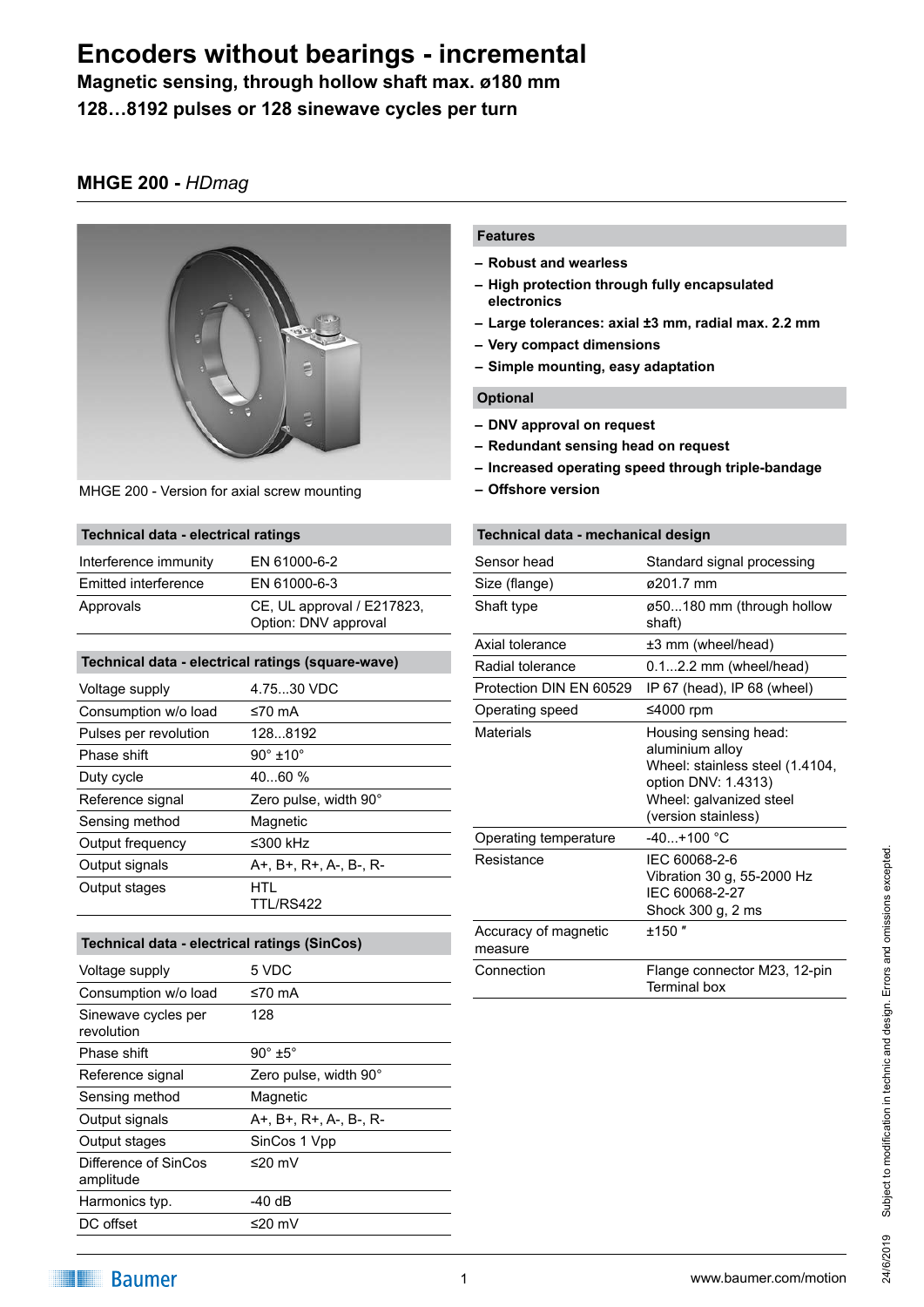### **Magnetic sensing, through hollow shaft max. ø180 mm 128…8192 pulses or 128 sinewave cycles per turn**

**MHGE 200 -** *HDmag*

| <b>Part number</b> |                                                                                                                                                                                                                                                                                                                                                                                                                                                                                                                                                                                                                                                                                                                                                                                                                                                                                                                                         |
|--------------------|-----------------------------------------------------------------------------------------------------------------------------------------------------------------------------------------------------------------------------------------------------------------------------------------------------------------------------------------------------------------------------------------------------------------------------------------------------------------------------------------------------------------------------------------------------------------------------------------------------------------------------------------------------------------------------------------------------------------------------------------------------------------------------------------------------------------------------------------------------------------------------------------------------------------------------------------|
| <b>MHGE 200</b>    | N<br>5                                                                                                                                                                                                                                                                                                                                                                                                                                                                                                                                                                                                                                                                                                                                                                                                                                                                                                                                  |
| B                  | Connection<br>C 1x flange connector M23, tangential 12-pin, male, CCW<br>1x terminal box with cable gland M20, radial<br>B<br>Pulse number/sinewave cycles - see table<br>Voltage supply / signals<br>5 VDC / SinCos<br>S<br>R 4,7530 VDC / square-wave (TTL)<br>T 5 VDC ±5 % / square-wave (TTL)<br>H 1030 VDC / square-wave (HTL)<br>U 530 VDC / square-wave (5 VDC = TTL / 1030 VDC = HTL universal)<br>Mounting type / hollow shaft (ø mm)<br>Screw or shrink fit mounting<br>G50, G75, G80, G85, G90, G95, G100, G110, G115, G120, G130, G150, G160, G170, G180<br>Clamping set mounting<br>Z70, Z75, Z80, Z85, Z90, Z95, Z100, Z110, Z120, Z130, Z140, Z150<br>Clamping set mounting stainless<br>Y70, Y75, Y80, Y85, Y90, Y95, Y100, Y110, Y120, Y130, Y140, Y150<br>Clamping ring mounting<br>K70, K75, K80, K85, K90, K95, K100, K105, K110, K115, K120, K130, K140, K150, K160<br>Bandaging<br>Encoder wheel standard bandage |
| т                  | Encoder wheel with triple-bandage                                                                                                                                                                                                                                                                                                                                                                                                                                                                                                                                                                                                                                                                                                                                                                                                                                                                                                       |

| Pulse number/sinewave cycles |      |      |      | <b>Accessories</b> |                              |
|------------------------------|------|------|------|--------------------|------------------------------|
| 128                          | 512  | 2048 | 8192 |                    | <b>Connectors and cables</b> |
| 256                          | 1024 | 4096 |      | HEK 8              | Sensor cable for encoders    |

Sinewave cycles only 128 at SinCos output.

| bles               |
|--------------------|
| cable for encoders |
|                    |
|                    |
|                    |
|                    |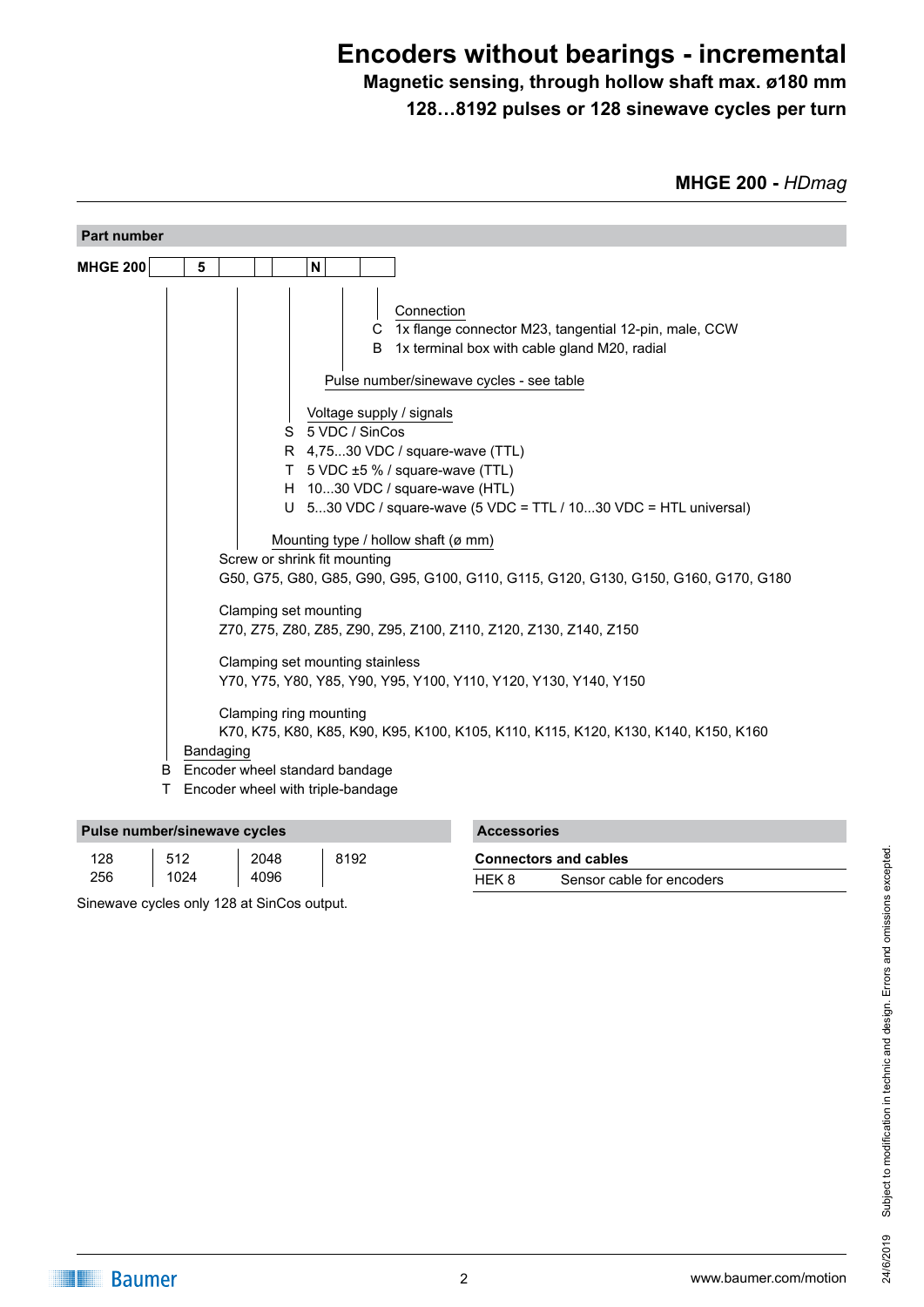**Magnetic sensing, through hollow shaft max. ø180 mm**

**128…8192 pulses or 128 sinewave cycles per turn**

### **MHGE 200 -** *HDmag*

### **Output signals**

Version with square-wave signals HTL oder TTL at positive rotating direction







### **Terminal assignment**

#### **View A**

Flange connector M23, 12-pin, male contacts, CCW

| ~                           |                      |
|-----------------------------|----------------------|
| Pin                         | Assignment           |
| 1                           | B-                   |
|                             | Do not use           |
| $\frac{2}{3}$ $\frac{1}{4}$ | R+ (Zero pulse)      |
|                             | R- (Zero pulse inv.) |
| $\overline{5}$              | A+                   |
| $\boldsymbol{6}$            | A-                   |
| $\overline{7}$              | Do not use           |
| 8                           | B+                   |
| 9                           | Do not use           |
| 10                          |                      |
| 11                          | Do not use           |
| 12                          | +UB                  |
|                             |                      |



**View B** Connecting terminal terminal box

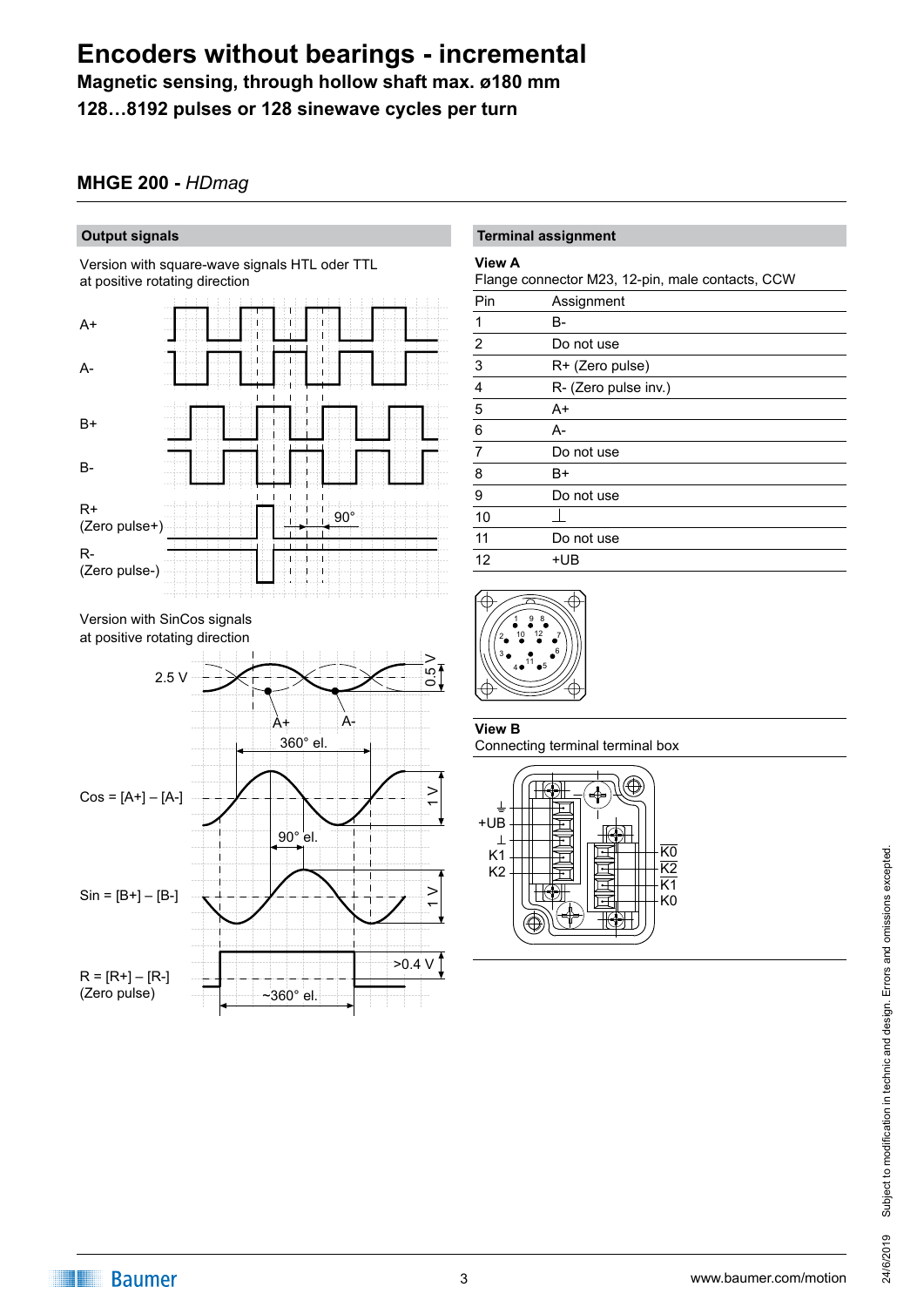**Magnetic sensing, through hollow shaft max. ø180 mm 128…8192 pulses or 128 sinewave cycles per turn**

**MHGE 200 -** *HDmag*

#### **Dimensions**



With air gap 1 mm

\*\* Not present if øA = 180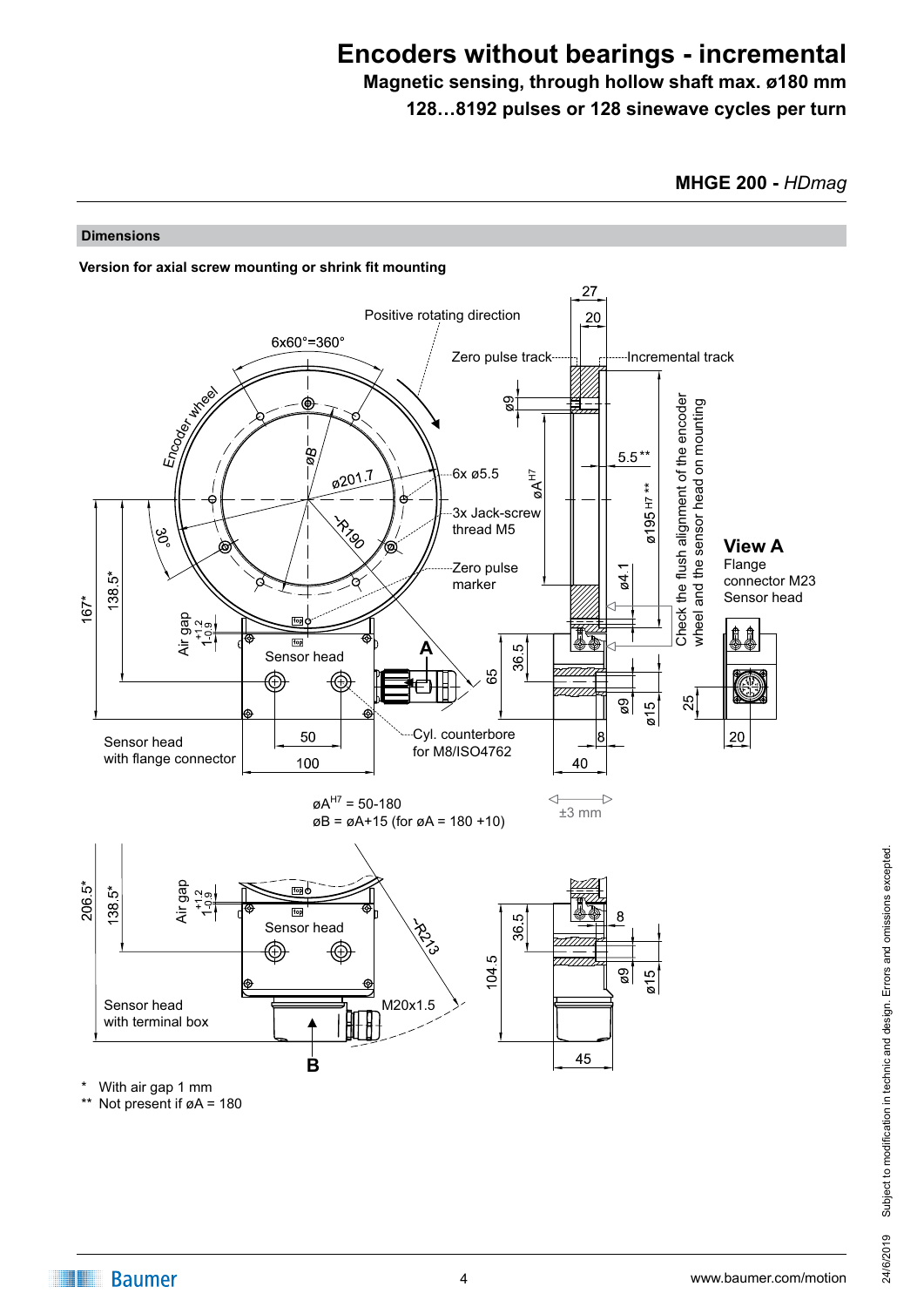**Magnetic sensing, through hollow shaft max. ø180 mm 128…8192 pulses or 128 sinewave cycles per turn**

### **MHGE 200 -** *HDmag*

#### **Dimensions**

#### **Version for clamping set mounting**



With air gap 1 mm